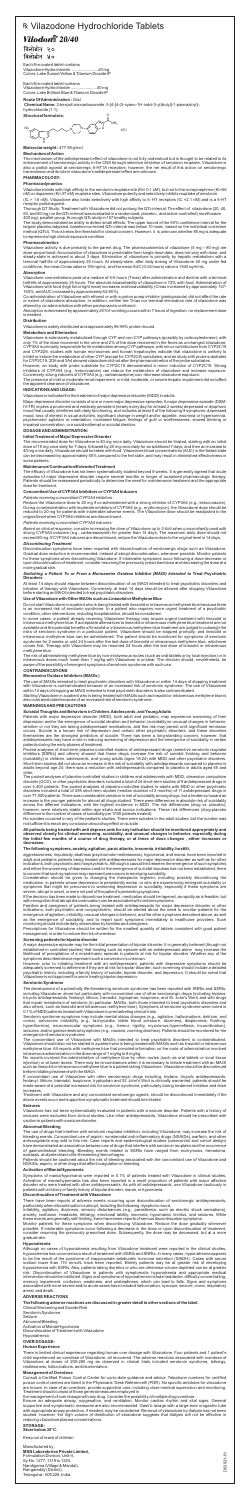# 

# R Vilazodone Hydrochloride Tablets

# **Vilodon**<sup>®</sup> 20/40

विलोडोन २० विलोडोन ४०

Each film coated tablet contains<br>Vilazodone Hydrochloride ...........................20 mg Vilazodone Hydrochloride ... Colors: Lake Sunset Yellow & Titanium Dioxide IP

Each film coated tablet contains Vilazodone Hydrochloride .......................40 mg Colors: Lake Brilliant Blue & Titanium Dioxide IP

### **Route Of Administration :** Oral

**Chemical Name:** 2-benzofurancarboxamide, 5-[4-[4-(5-cyano-1H-indol-3-yl)butyl]-1-piperazinyl]-, hydrochloride (1:1).

**Structural formula is:**

**Molecular weight :** 477.99 g/mol

#### **Mechanism of Action**

The mechanism of the antidepressant effect of vilazodone is not fully understood but is thought to be related to its enhancement of serotonergic activity in the CNS through selective inhibition of serotonin reuptake. Vilazodone is also a partial agonist at serotonergic 5-HT1A receptors; however, the net result of this action on serotonergic transmission and its role in vilazodone's antidepressant effect are unknown.

# **PHARMACOLOGY:**

**Pharmacodynamics**

Vilazodone binds with high affinity to the serotonin reuptake site (Ki= 0.1 nM), but not to the norepinephrine (Ki=56 nM) or dopamine (Ki=37 nM) reuptake sites. Vilazodone potently and selectively inhibits reuptake of serotonin

(IC = 1.6 nM). Vilazodone also binds selectively with high affinity to 5- HT receptors (IC =2.1 nM) and is a 5-HT receptor partial agonist.

Thorough QT Study: Treatment with Vilazodone did not prolong the QTc interval. The effect of vilazodone (20, 40, 60, and 80 mg) on the QTc interval was evaluated in a randomized, placebo-, and active-controlled (moxifloxacin 400 mg), parallel-group, thorough QTc study in 157 healthy subjects.

The study demonstrated an ability to detect small effects. The upper bound of the 90% confidence interval for the largest placebo-adjusted, baseline-corrected QTc interval was below 10 msec, based on the individual correction method (QTcI). This is below the threshold for clinical concern. However, it is unknown whether 80 mg is adequate to represent a high clinical exposure condition.

### **Pharmacokinetics**

Vilazodone activity is due primarily to the parent drug. The pharmacokinetics of vilazodone (5 mg – 80 mg) are dose-proportional. Accumulation of vilazodone is predictable from single dose data, does not vary with dose, and steady-state is achieved in about 3 days. Elimination of vilazodone is primarily by hepatic metabolism with a terminal half-life of approximately 25 hours. At steady-state, after daily dosing of Vilazodone 40 mg under fed conditions, the mean Cmax value is 156 ng/mL, and the mean AUC (0-24 hours) value is 1645 ng•h/mL.

### **Absorption**

Vilazodone concentrations peak at a median of 4-5 hours (Tmax) after administration and decline with a terminal half-life of approximately 25 hours. The absolute bioavailability of vilazodone is 72% with food. Administration of Vilazodone with food (high fat or light meal) increases oral bioavailability (Cmax increased by approximately 147- 160%, and AUC increased by approximately 64-85%).

Co-administration of Vilazodone with ethanol or with a proton pump inhibitor (pantoprazole) did not affect the rate or extent of vilazodone absorption. In addition, neither the Tmax nor terminal elimination rate of vilazodone was altered by co-administration with either pantoprazole or ethanol.

Absorption is decreased by approximately 25% if vomiting occurs within 7 hours of ingestion; no replacement dose is needed.

### **Distribution**

Vilazodone is widely distributed and approximately 96-99% protein-bound.

### **Metabolism and Elimination**

Based on clinical response, consider increasing the dose of Vilazodone up to 2-fold when concomitantly used with strong CYP3A4 inducers (e.g., carbamazepine) for greater than 14 days. The maximum daily dose should not exceed 80 mg. If CYP3A4 inducers are discontinued, reduce the Vilazodone dose to the original level in 14 days.

Vilazodone is extensively metabolized through CYP and non-CYP pathways (possibly by carboxylesterase), with only 1% of the dose recovered in the urine and 2% of the dose recovered in the feces as unchanged vilazodone. CYP3A4 is primarily responsible for its metabolism among CYPpathways, with minor contributions from CYP2C19 and CYP2D6. studies with human microsomes and human hepatocytes indicate that vilazodone is unlikely to inhibit or induce the metabolism of other CYP (except for CYP2C8) substrates; and an study with probe substrates for CYP2C19, 2D6 and 3A4 showed vilazodone did not alter the pharmacokinetics of the probe substrates.

However, an study with probe substrate for CYP2C19 demonstrated a minor induction of CYP2C19. Strong inhibitors of CYP3A4 (e.g., ketoconazole) can reduce the metabolism of vilazodone and increase exposure. Conversely, strong inducers of CYP3A4 (e.g., carbamazepine) can decrease vilazodone exposure.

The presence of mild or moderate renal impairment, or mild, moderate, or severe hepatic impairment did not affect the apparent clearance of vilazodone.

### **INDICATIONS AND USAGE:**

Vilazodone is indicated for the treatment of major depressive disorder (MDD) in adults.

Major depressive disorder consists of one or more major depressive episodes. A major depressive episode (DSM-IV-TR) implies a prominent and relatively persistent (nearly every day for at least 2 weeks) depressed or dysphoric mood that usually interferes with daily functioning, and includes at least 5 of the following 9 symptoms: depressed mood, loss of interest in usual activities, significant change in weight and/or appetite, insomnia or hy psychomotor agitation or retardation, increased fatigue, feelings of guilt or worthlessness, slowed thinking or impaired concentration, or a suicide attempt or suicidal ideation.

### **DOSAGE AND ADMINISTRATION:**

### **Initial Treatment of Major Depressive Disorder**

NC N H N N o .hci  $NH<sub>3</sub>$ 

The recommended dose for Vilazodone is 40 mg once daily. Vilazodone should be titrated, starting with an initial dose of 10 mg once daily for 7 days, followed by 20 mg once daily for an additional 7 days, and then an increase to 40 mg once daily. Vilazodone should be taken with food. Vilazodone blood concentrations (AUC) in the fasted state can be decreased by approximately 50% compared to the fed state, and may result in diminished effectiveness in some patients.

### **Maintenance/Continuation/Extended Treatment**

The efficacy of Vilazodone has not been systematically studied beyond 8 weeks. It is generally agreed that acute episodes of major depressive disorder require several months or longer of sustained pharmacologic therapy. Patients should be reassessed periodically to determine the need for maintenance treatment and the appropriate dose for treatment.

### **Concomitant Use of CYP3A4 Inhibitors or CYP3A4 Inducers**

*Patients receiving concomitant CYP3A4 inhibitors:*

Reduce the Vilazodone dose to 20 mg if co-administered with a strong inhibitor of CYP3A4 (e.g., ketoconazole). During co-administration with moderate inhibitors of CYP3A4 (e.g., erythromycin), the Vilazodone dose should be reduced to 20 mg for patients with intolerable adverse events. The Vilazodone dose should be readjusted to the original level when CYP3A4 inhibitors are discontinued.

### *Patients receiving concomitant CYP3A4 inducers:*

### *Discontinuing Treatment*

Discontinuation symptoms have been reported with discontinuation of serotonergic drugs such as Vilazodone. Gradual dose reduction is recommended, instead of abrupt discontinuation, whenever possible. Monitor patients for these symptoms when discontinuing Vilazodone. If intolerable symptoms occur following a dose decrease or upon discontinuation of treatment, consider resuming the previously prescribed dose and decreasing the dose at a more gradual rate.

### *Switching a Patient To or From a Monoamine Oxidase Inhibitor (MAOI) Intended to* **Treat Psychiatric Disorders**

At least 14 days should elapse between discontinuation of an MAOI intended to treat psychiatric disorders and initiation of therapy with Vilazodone. Conversely, at least 14 days should be allowed after stopping Vilazodone before starting an MAOI intended to treat psychiatric disorders.

### **Use of Vilazodone with Other MAOIs such as Linezolid or Methylene Blue**

Do not start Vilazodone in a patient who is being treated with linezolid or intravenous methylene blue because there is an increased risk of serotonin syndrome. In a patient who requires more urgent treatment of a psychiatric condition, other interventions, including hospitalization, should be considered.

In some cases, a patient already receiving Vilazodone therapy may require urgent treatment with linezolid or intravenous methylene blue. If acceptable alternatives to linezolid or intravenous methylene blue treatment are not available and the potential benefits of linezolid or intravenous methylene blue treatment are judged to outweigh the risks of serotonin syndrome in a particular patient, Vilazodone should be stopped promptly, and linezolid or intravenous methylene blue can be administered. The patient should be monitored for symptoms of serotonin syndrome for 2 weeks or until 24 hours after the last dose of linezolid or intravenous methylene blue, whichever comes first. Therapy with Vilazodone may be resumed 24 hours after the last dose of linezolid or intravenous methylene blue.

The risk of administering methylene blue by non-intravenous routes (such as oral tablets or by local injection) or in intravenous doses much lower than 1 mg/kg with Vilazodone is unclear. The clinician should, nevertheless, be aware of the possibility of emergent symptoms of serotonin syndrome with such use.

### **CONTRAINDICATIONS**

#### **Monoamine Oxidase Inhibitors (MAOIs )**

The use of MAOIs intended to treat psychiatric disorders with Vilazodone or within 14 days of stopping treatment with Vilazodone is contraindicated because of an increased risk of serotonin syndrome. The use of Vilazodone within 14 days of stopping an MAOI intended to treat psychiatric disorders is also contraindicated.

Starting Vilazodone in a patient who is being treated with MAOIs such as linezolid or intravenous methylene blue is also contraindicated because of an increased risk of serotonin syndrome.

### **WARNINGS AND PRECAUTIONS**

### **Suicidal Thoughts and Behaviors in Children, Adolescents, and Young Adults**

Patients with major depressive disorder (MDD), both adult and pediatric, may experience worsening of their depression and/or the emergence of suicidal ideation and behavior (suicidality)or unusual changes in behavior, whether or not they are taking antidepressant medications, and this risk may persist until significant remission occurs. Suicide is a known risk of depression and certain other psychiatric disorders, and these disorders themselves are the strongest predictors of suicide. There has been a long-standing concern, however, that antidepressants may have a role in inducing worsening of depression and the emergence of suicidality in certain patients during the early phases of treatment.

Pooled analyses of short-term placebo-controlled studies of antidepressant drugs (selective serotonin reuptake inhibitors [SSRIs] and others) showed that these drugs increase the risk of suicidal thinking and behavior (suicidality) in children, adolescents, and young adults (ages 18-24) with MDD and other psychiatric disorders.

O